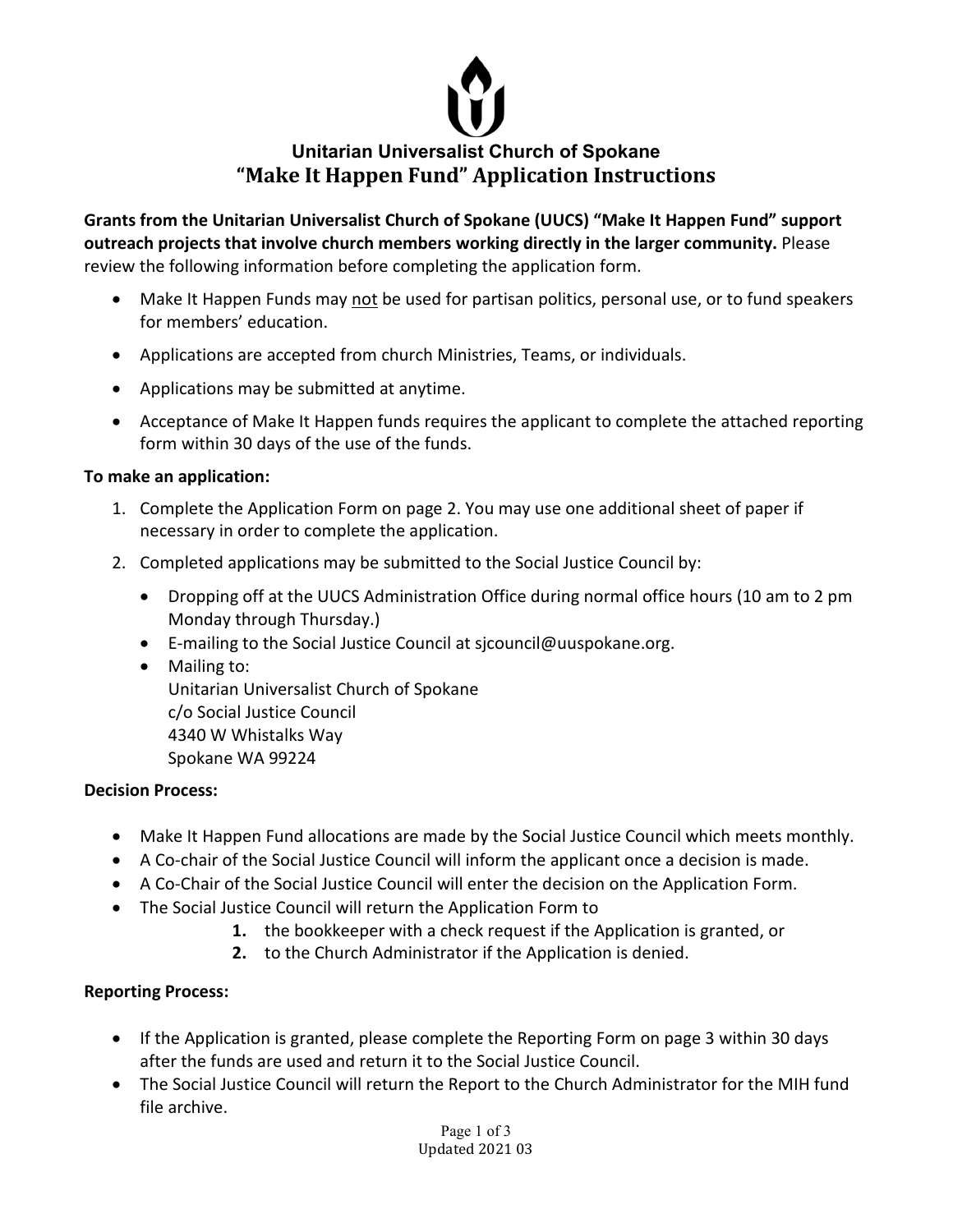

| Application Date:                                                                 |
|-----------------------------------------------------------------------------------|
| Date Funds Needed:<br><u> 1980 - Johann Barn, mars and de Brasilian (b. 1980)</u> |
| $\Box$ hold<br>$\square$ mail                                                     |
|                                                                                   |
|                                                                                   |
|                                                                                   |
|                                                                                   |
|                                                                                   |
|                                                                                   |

**How project will involve UUCS congregation:**

**How funds will be used:**

|                                              | <b>PRINTED Name</b> | Signature                      |  |  |
|----------------------------------------------|---------------------|--------------------------------|--|--|
|                                              |                     |                                |  |  |
|                                              |                     |                                |  |  |
| 3                                            |                     |                                |  |  |
| 4                                            |                     |                                |  |  |
| 5                                            |                     |                                |  |  |
|                                              |                     | FOR SOCIAL JUSTICE COUNCIL USE |  |  |
|                                              | Date:               |                                |  |  |
| Application Approved: UYes UNo<br>Signature: |                     |                                |  |  |

**Names & Signatures of five (5) members of the UUCS congregation who support this project:**

|                                            |                                                                                                                                                                                                                                      | <b>FOR SOCIAL JUSTICE COUNCIL USE</b> |
|--------------------------------------------|--------------------------------------------------------------------------------------------------------------------------------------------------------------------------------------------------------------------------------------|---------------------------------------|
| Date:                                      | <u>and the company of the company of the company of the company of the company of the company of the company of the company of the company of the company of the company of the company of the company of the company of the com</u> |                                       |
| Application Approved: $\Box$ Yes $\Box$ No |                                                                                                                                                                                                                                      |                                       |
|                                            |                                                                                                                                                                                                                                      |                                       |
| <b>Applicant Notified By:</b>              |                                                                                                                                                                                                                                      |                                       |
|                                            |                                                                                                                                                                                                                                      |                                       |